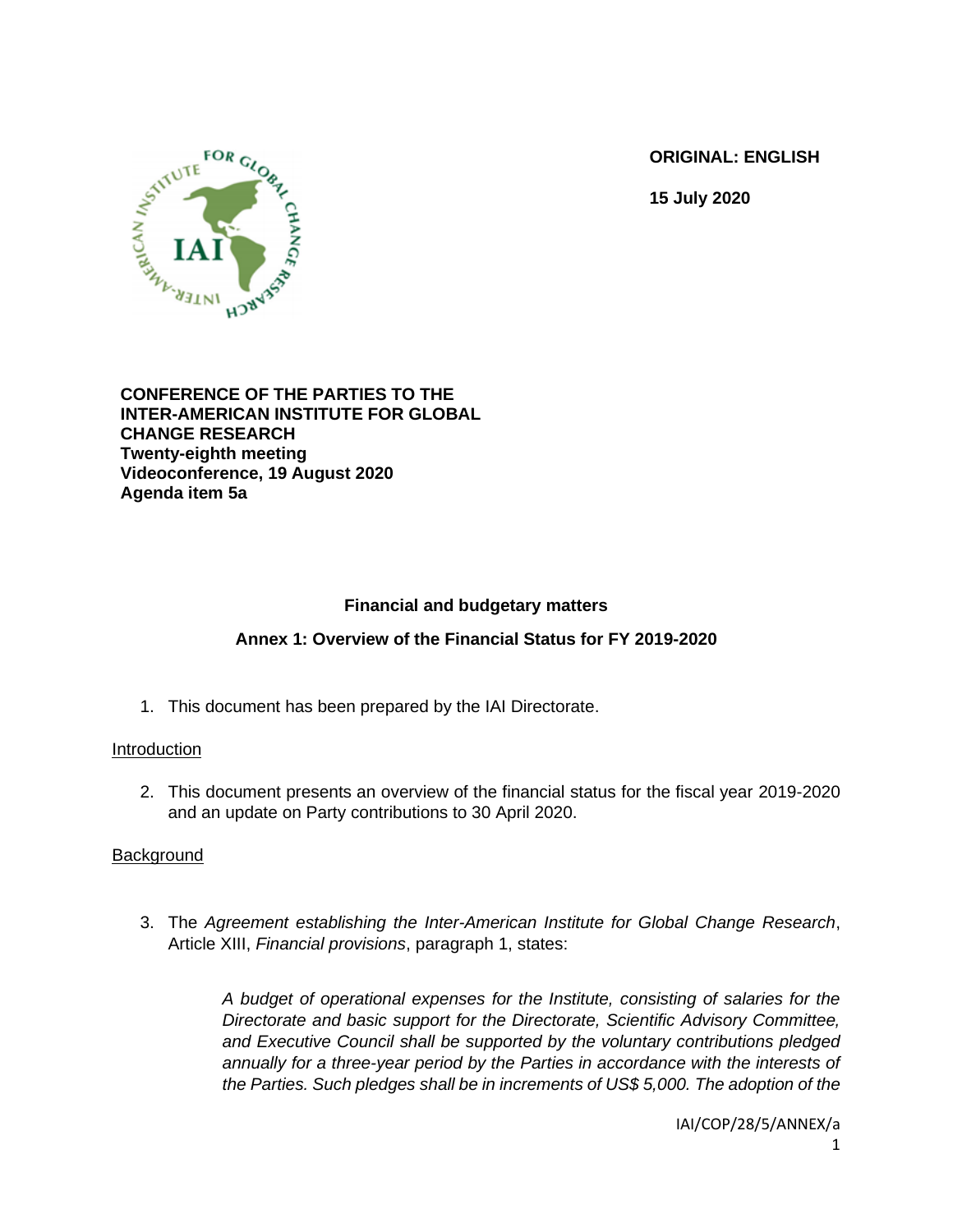*annual budget shall be by consensus of the Parties. The Parties recognize that regular contributions to the operational budget are essential to the success of the Institute and that such contributions shall take into account the research resources of the contributing parties.*

4. The Conference of the Parties, at its 26th meeting (CoP-26, Antigua, 2018), adopted Decision XXVI/3 which urges Parties to:

> *…submit their contributions to the Core Budget in a timely manner and in accordance with the basic scale and encourages them to make extraordinary contributions above their regular contributions whenever possible and as appropriate.*

5. The CoP-26 also adopted Decision XXVI/4 which invites Parties to:

*…submit their contributions as far as possible during the year prior to the one to which they relate or, otherwise, by the beginning of the calendar year to which the contributions apply.*

6. CoP-6 adopted Resolution 7, which proposes an amendment to Article XIII of the *Agreement*. It states:

> *A budget of operational expenses for the Institute, consisting of salaries for the Directorate and basic support for the Directorate, Scientific Advisory Committee, and Executive Council shall be supported, by the voluntary contributions pledged annually for a three-year period by the Parties in accordance with the interests of the Parties. Such pledges shall be in increments of US\$ 1,000. The minimum contribution shall be US\$ 5,000<sup>1</sup> . The adoption of the annual budget shall be by consensus of the Parties. The Parties recognized that regular contributions to the operational budget are essential to the success of the Institute and that such contribution shall take into account the research resources of the contributing Parties.*

7. At the time of writing, the amendment to Article XIII has not entered into force. as the required 2/3 of the Parties, which are currently members of the Institute, have not notified the Depository (General Secretariat of the Organization of American States) through appropriate diplomatic channels, that they have completed their corresponding domestic legal requirements<sup>2</sup>.

 $1$  Underlined text by the IAI Directorate. Underlined text identifies proposed amendments to Article XIII.

<sup>&</sup>lt;sup>2</sup> For a list of Parties which have notified the Depository, see: [http://www.oas.org/juridico/english/sigs/c-](http://www.oas.org/juridico/english/sigs/c-19(1).html)[19\(1\).html](http://www.oas.org/juridico/english/sigs/c-19(1).html)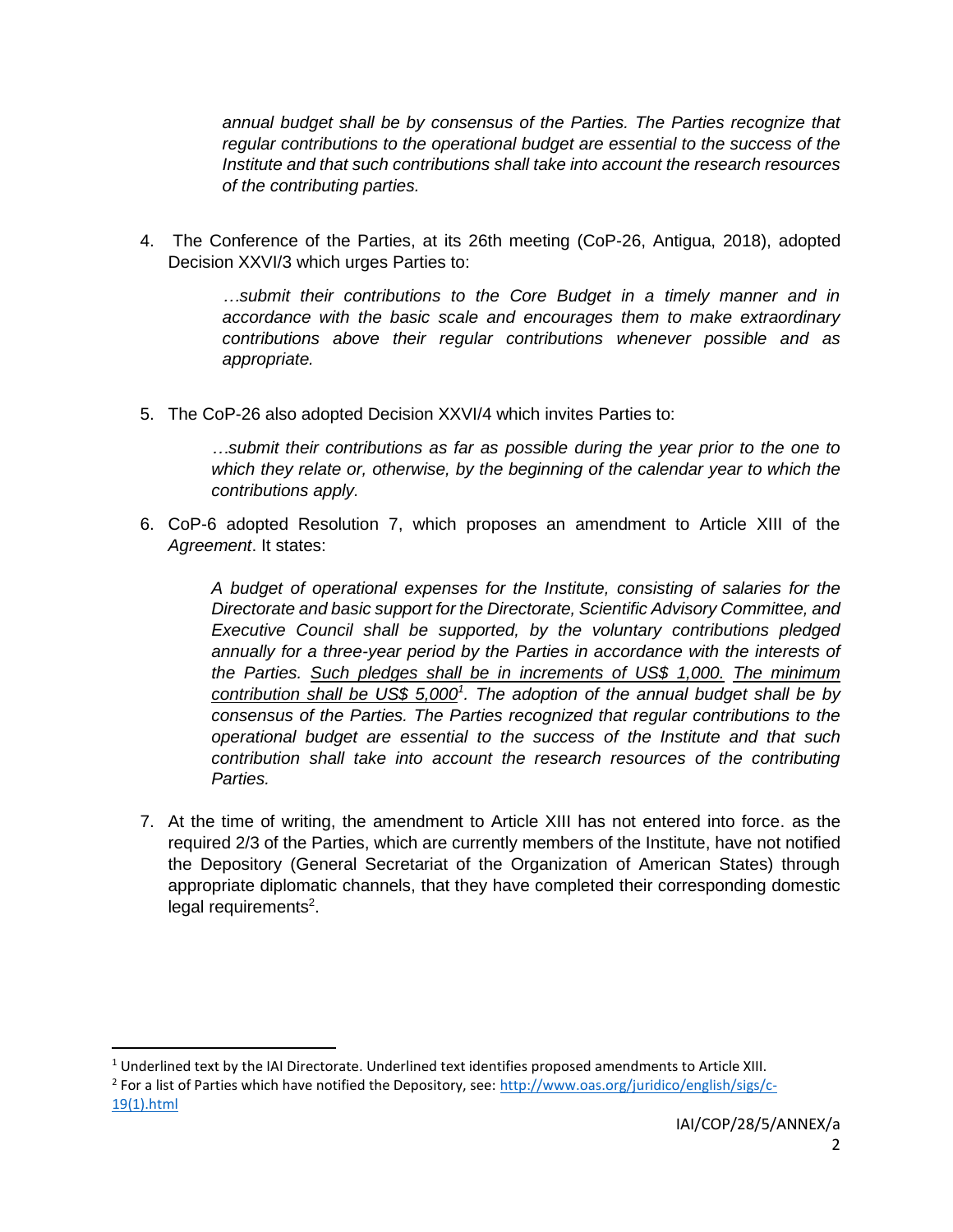#### Financial status for the fiscal year 2019-2020

#### **Party Contributions**

- 8. As of April 30, 2020, the contributions received (cash incomes) represent the equivalent of 37% of the approved contributions for the fiscal year 2019/2020.
- 9. Parties are invited to consider Decision XXVI/3 particularly as the non-submission of expected contributions is placing stress on the ability of the IAI Directorate to fulfill its mandate and complete its activities.
- 10. Table I shows the status of the Party contributions.

|                           | <b>Contribution</b> |
|---------------------------|---------------------|
|                           | for FY 19/20        |
| <b>Argentina</b>          | 69,000              |
| <b>Bolivia</b>            | 5,000               |
| <b>Brazil</b>             | 120,000             |
| <b>Canada</b>             | 173,000             |
| <b>Chile</b>              | 8,000               |
| Colombia                  | 13,000              |
| <b>Costa Rica</b>         | 5,000               |
| Cuba                      | 5,000               |
| <b>Dominican Republic</b> | 5,000               |
| <b>Ecuador</b>            | 5,000               |
| Guatemala                 | 5,000               |
| Jamaica                   | 5,000               |
| Mexico                    | 85,000              |
| Panama                    | 5,000               |
| Paraguay                  | 5,000               |
| Peru                      | 6,000               |
| <b>Uruguay</b>            | 5,000               |
| USA (*)                   | 831,000             |
| Venezuela                 | 45,000              |
| <b>Totals</b>             | 1,400,000           |

|                   | Delay in Payment Number of countries | % of the Budget |  |
|-------------------|--------------------------------------|-----------------|--|
|                   |                                      |                 |  |
| up-to-date        |                                      |                 |  |
| less than 3 years |                                      | 37%             |  |
| more than 3 years |                                      | 46%             |  |
|                   |                                      |                 |  |

### **Table I**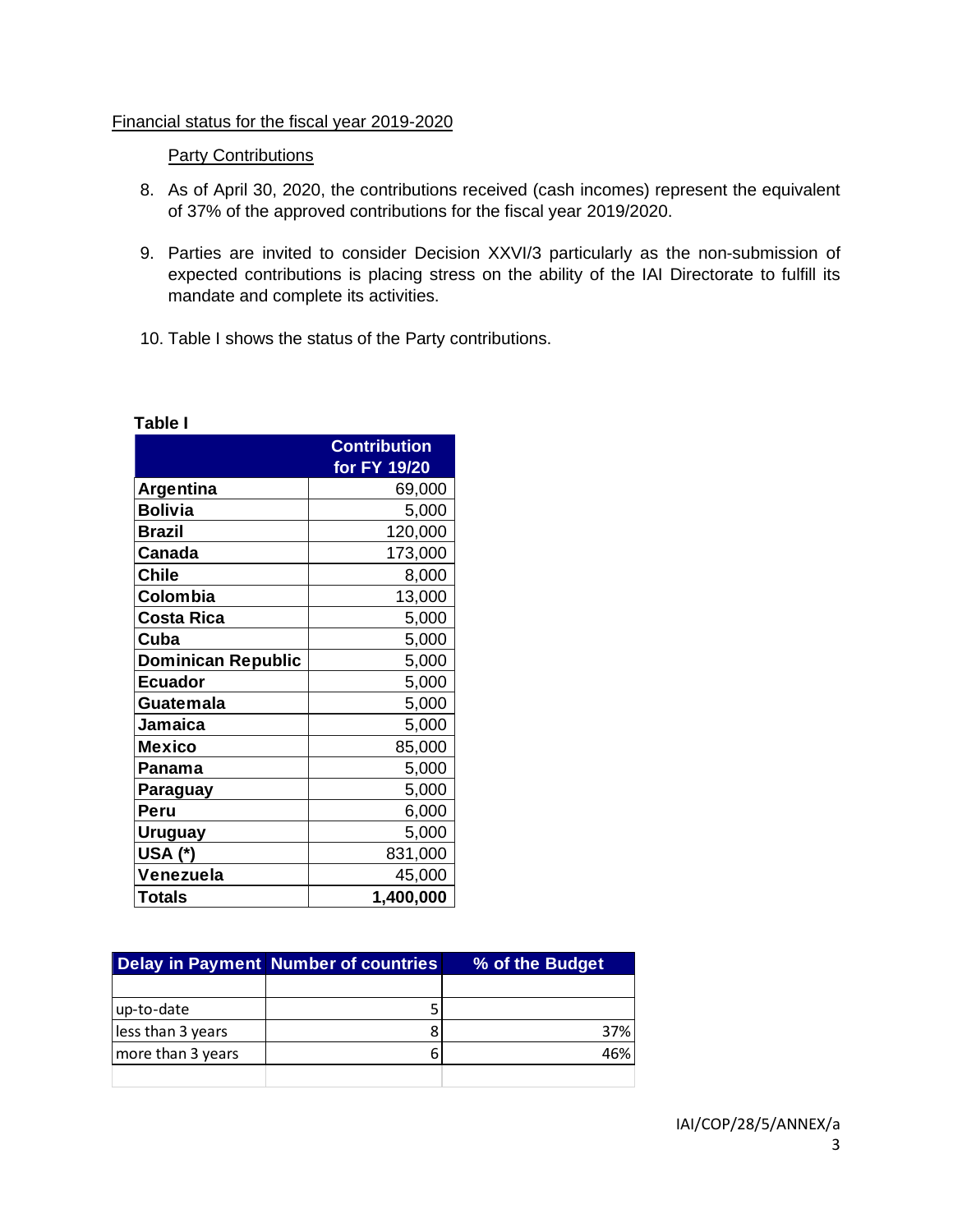- 11. The IAI Directorate also refers Parties to Decision XXV/25 which encourages proactive participation by country representatives to work for the timely payment of country contributions.
- 12. Since 1992, Party contributions remaining at the level of USD 5000 have lost approximately 86% of its purchasing power.

### Status of the core budget and expenses

### Expenses

- 13. Table II summarizes expenses at the close of 28 February 2020 (8 months into the fiscal year).
- 14. Expenses were -4.4% lower than that foreseen in the core budget, representing a slight improvement in expenses from the budget performance for previous fiscal years.

### **Table II**

### **Budget Performance July 2019 - February 2020** Amounts in US\$

| <b>Category</b>          | <b>Actuals</b><br>2019/2020 | <b>YTD Budget</b><br>2019/2020 | <b>Difference</b> | %        |
|--------------------------|-----------------------------|--------------------------------|-------------------|----------|
| Salaries & Benefits      | 653,000                     | 662,041                        | (9,041)           | $-1.4%$  |
| Travel & Training        | 43,530                      | 57,953                         | (14, 423)         | $-24.9%$ |
| Equipment                | 4,358                       | 8,799                          | (4, 441)          | $-50.5%$ |
| <b>Operational Costs</b> | 145,327                     | 155,873                        | (10, 546)         | $-6.8%$  |
| Dissemination & Outreacl | 21,000                      | 12,667                         | 8,333             | 65.8%    |
| Director's Fund          | 25,000                      | 36,000                         | (11,000)          | $-30.6%$ |
| Total                    | 892,215                     | 933,333                        | (41, 118)         | $-4.4%$  |

## Salaries and benefits

15. Salaries and benefits show a slight decrease of -1.4% from what was budget for the 2019/2020. At the end of the fiscal year, the IAI Directorate expects to be in line with the full-year budget. It is noted that the advent of COVID-19 lowered overall expenses during last trimester of 2020/2021, including expenses related to travel, CoP-28 and other meetings and activities.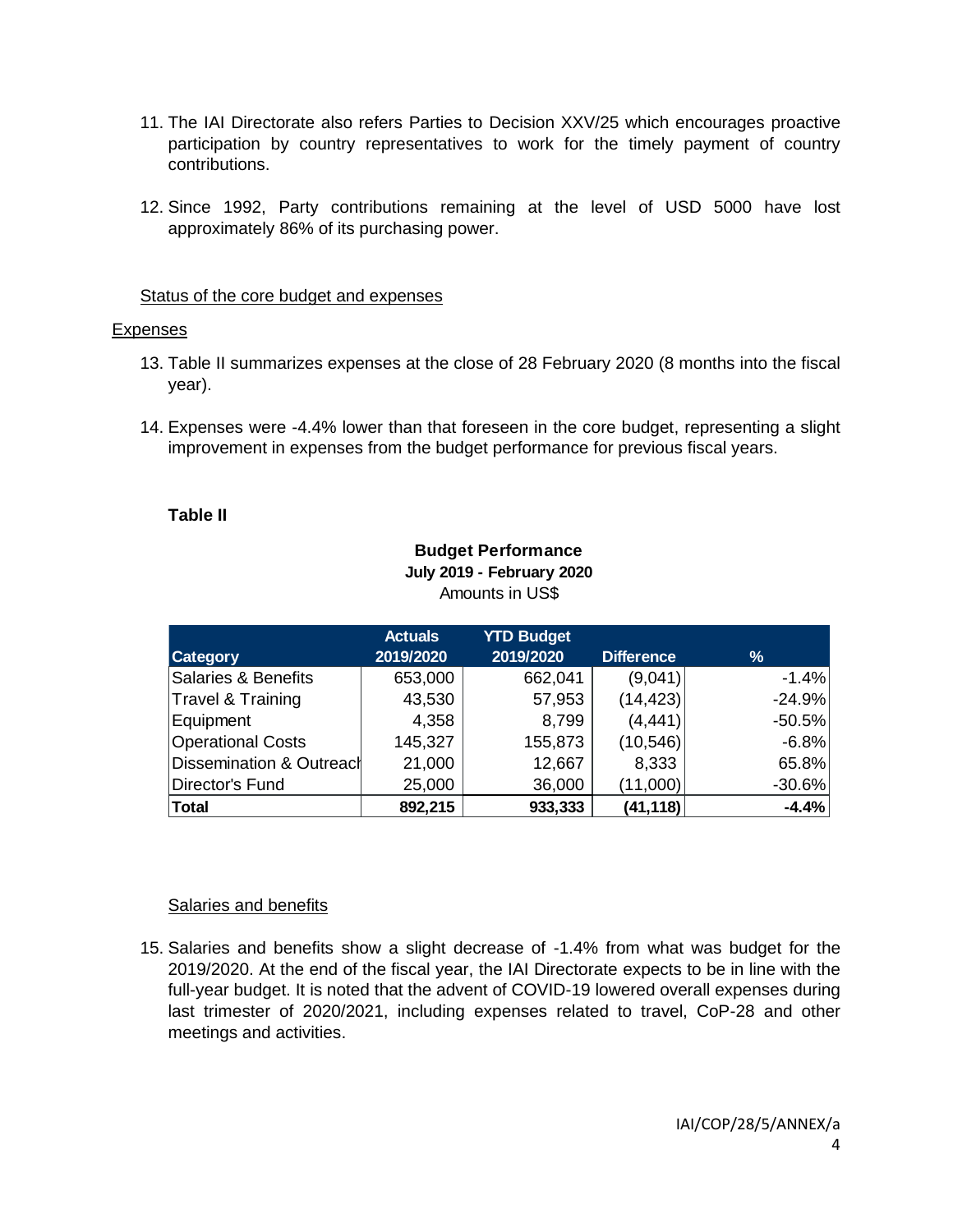## Travel

- 16. Travel and training expenses are significantly lower than expected, i.e. –24.9% due to COVID-19. The IAI Directorate made efforts to cover travel costs from non-core funds whenever possible and as appropriate.
- 17. An economy class travel only policy, with exceptions for health reasons, has also contributed to lower travel costs.

## Equipment

18. Equipment costs were lower than expected, -50%, owning to the continued harmonization of services, better training of staff in the use of new information technologies, centralization of IT services through one provider and greater oversight in the purchase of new equipment and software. Due to COVID-19 it was not possible to buy 2 equipment that need to be changed, and we hope to do it when we were in the USA.

## Operational costs

19. Operational costs were also slightly lower, -6.8%. Again, greater oversight of general services and use of resources, including telephony and general office supplies, has contributed to a more cost-effective Directorate. However, it is expected that operational costs will meet what was originally budgeted by the end of the fiscal year.

## Dissemination and outreach

20. Costs associated with dissemination of information on the IAI were higher, 65%, due to expenses for improvement in the design and functionality of the website.